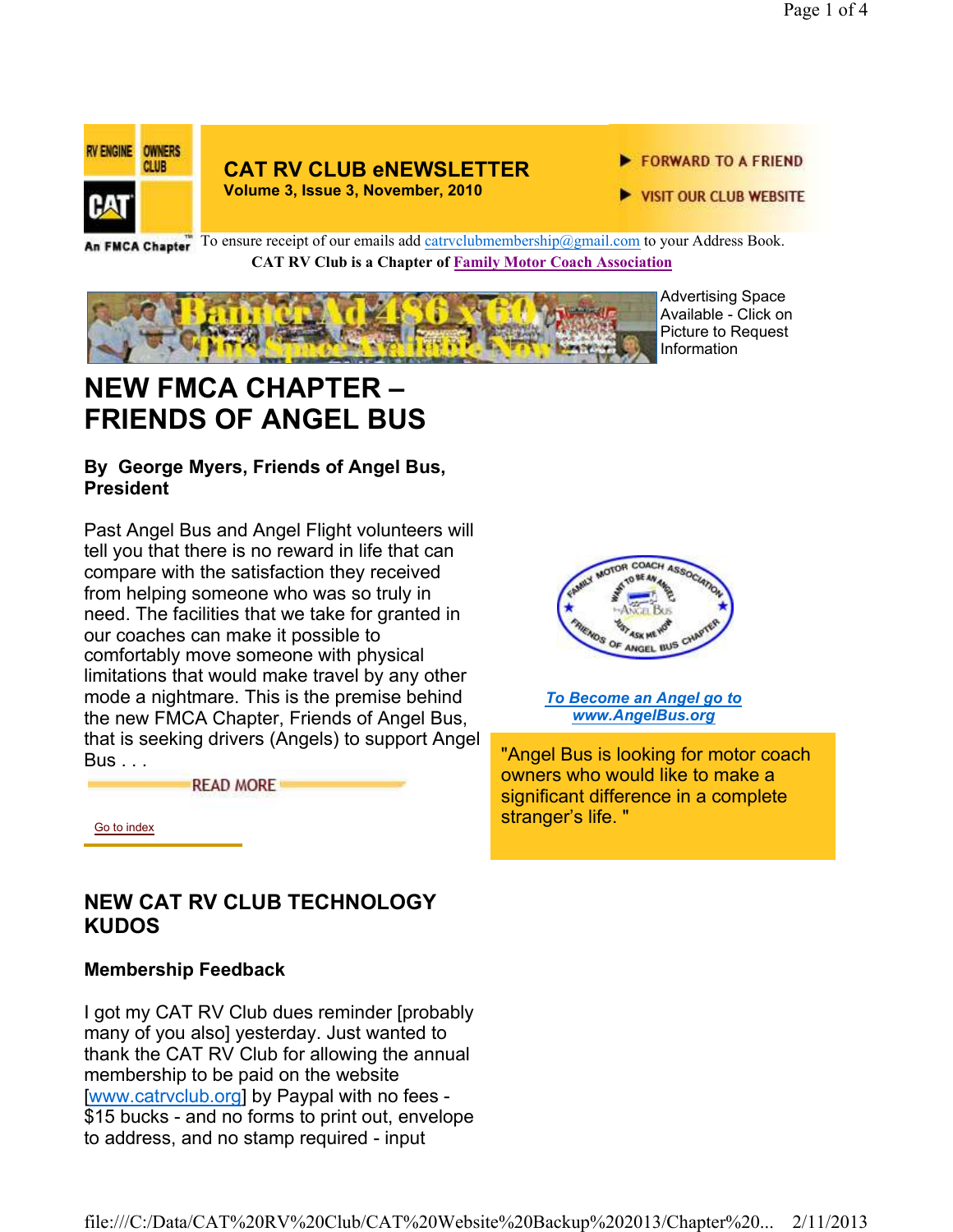everything on-line and it's done in a few keystrokes. My guess is that it also helps the club's administrative burden also. Try it, you will like it!

Tom and Sally Bernardi ---------------------------

Tried it. Liked it.

Tim Gerrity

----------------------------

I'll second that compliment, and add my admiration of our club's electronic newsletter. The integration of our personal information (e.g. name, address, membership expiration date) into the body of the newsletter is a neat trick, and the graphics are superb. Our web site and the newsletter are among the best I have seen for any club. Thanks to all the volunteers, including Lee Zaborowski, Ken Carpenter and Rudy Morris!

Bill Halberstadt

Return to Index

#### **CAT RV CLUB EXTRAVAGANZA IN FLORIDA by Brent Lauderdale, VP Rally Coordinator**

Come join us, where unpretentious metropolitan style meets stunning natural beauty, in Jacksonville. The area captures the essence of a lifestyle and landscape reflecting the real Florida. Discover the heart of the city and endless stretches of pristine beaches, while exploring the region's unique shopping, and warm Southern hospitality. Make Plans NOW to meet ole friends plus make new ones, and have a grand time at Flamingo Lake RV Resort, Jacksonville, FL. Sign up now for our Feb. 28 - Mar. 4, 2011 rally in Jacksonville, FL. Early registration is recommended as we only have room for 65 coaches at Flamingo Lakes RV Resort.





The Program Schedule is in final stages of completion, with many details available at **Program Schedule**. Can't wait? Go to the CAT RV Club website to Register. Check out the rally campground resort site at http://www.flamingolake.com/.

Return to Index

# **TECH TIDBITS - CATERPILLAR® PREVENTIVE MAINTENANCE PRODUCTS FOR ON-HIGHWAY ENGINES AND TRANSMISSIONS**

## **By Lee Zaborowski, VP Publications**



CAT RV Club members often ask what are the correct maintenance products they should use on their engine or transmission when doing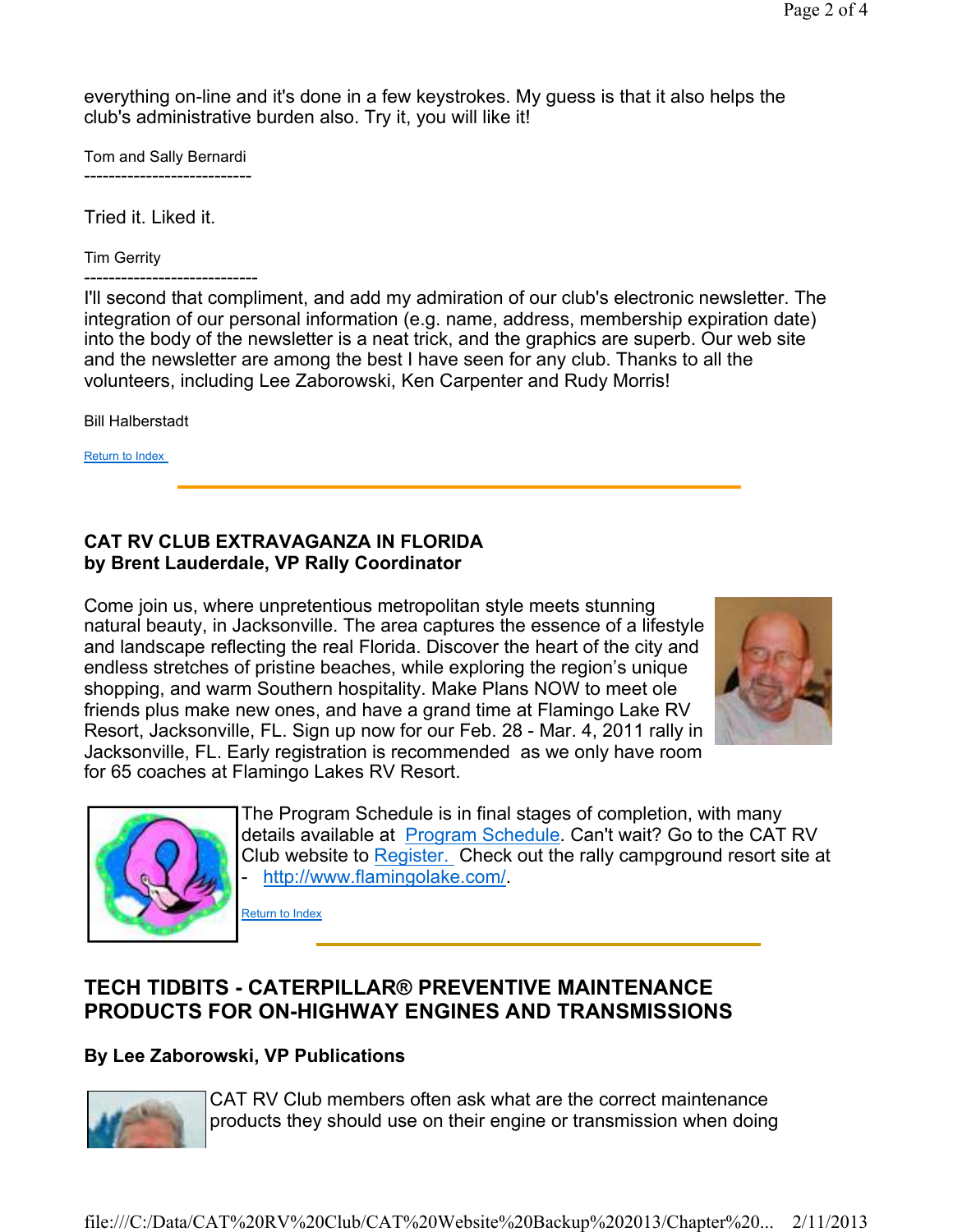required periodic service. Click below on 'READ MORE' for a complete table of oil, fuel, and ventilation filters; all fluids; maintenance kits; and batteries.

**READ MORE** 

Return to Issue Index

## **Membership Renewal Time - Your Membership Expires [renewal\_date]**

### **by Ken Carpenter, Jr., VP Membership**

#### **Caterpillar has renewed the 10% discount program for 2011.**

If the date shown above is 11/1/2010 your membership in the CAT RV Club has expired but you have a grace period to renew your membership. If you have already paid dues for 2011 or future years, you can ignore this message. For the rest, we've made it easy to renew your membership. To pay by credit card using PayPal, click here PAYPAL. To download a form and complete and mail with your check, click here DOWNLOAD FORM. Its that easy. If you have questions, please contact me (catrvclubmembership@gmail.com).

Remember. You are eligible to receive the 10% discount on genuine Caterpillar parts for your RV that you purchase from a participating dealer during 2011 ONLY IF your membership is current.

Return to Issue Index

# **NEW CAT RV CLUB MEMBERS**

#### **By Ken Carpenter, VP Membership & Webmaster**

Please join us in extending a warm Welcome to the following new Club members! There were 15 new member families joining the Club during this past month. This brings the total of new members since November 1, 2009 to 220. What a great year. Thank you to everyone who helped recruit new members and contribute to the continued growth and development of the Club.

| Name, City, State/Province | Name, City, State/Province | Name, City, State /<br><b>Province</b> |
|----------------------------|----------------------------|----------------------------------------|
| Harvey & Diana Byrd        | Donald Craig               | Albert & Carol Doose                   |
| Charleston, SC             | Emery, SD                  | Davis, IL                              |